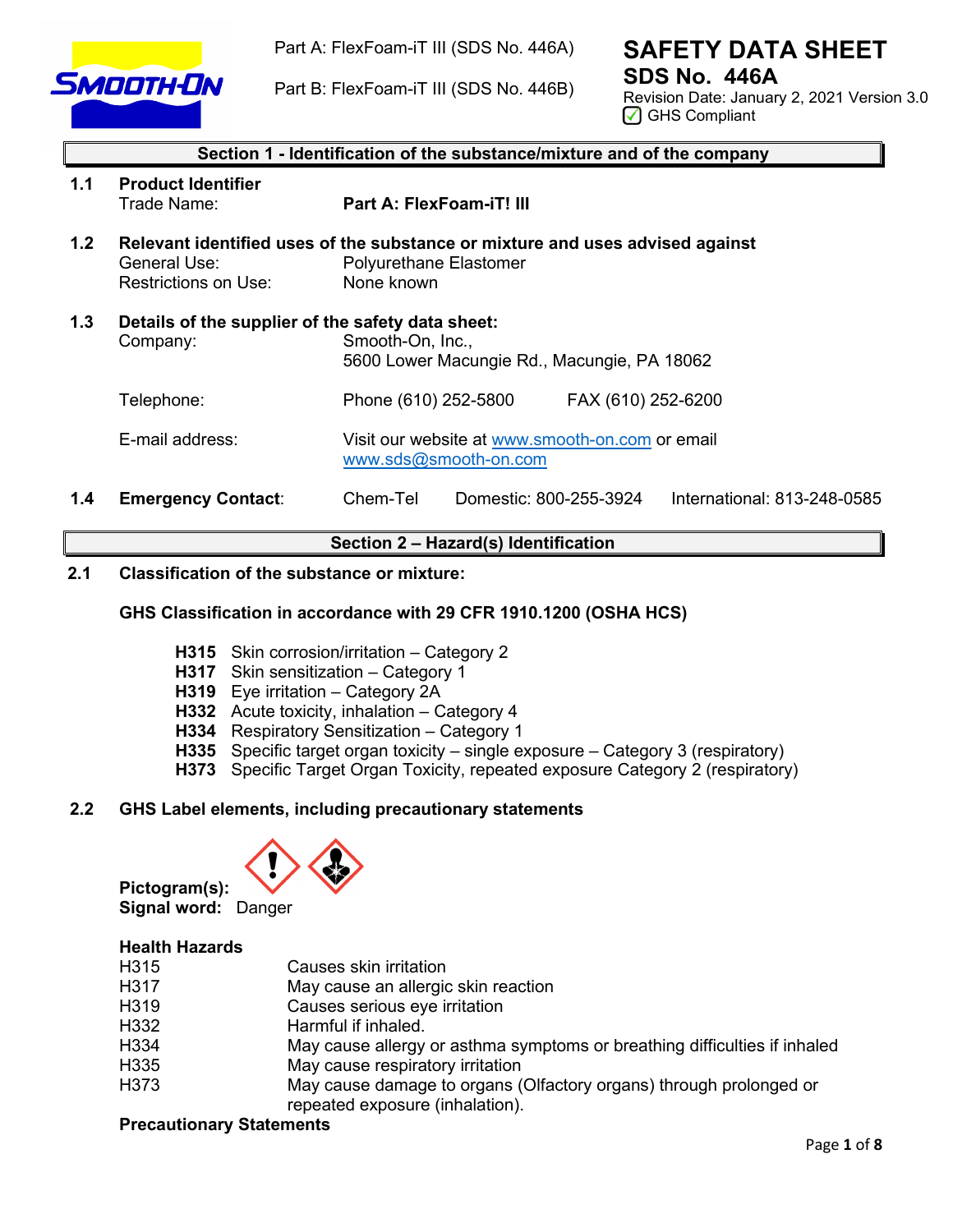| P <sub>101</sub> | If medical advice is needed, have product container or label at hand.              |
|------------------|------------------------------------------------------------------------------------|
| P261             | Avoid breathing dust/fume/gas/mist/vapors/spray.                                   |
| P280             | Wear protective gloves/protective clothing/eye protection/face protection.         |
| P304 + P340      | IF INHALED: Remove person to fresh air and keep comfortable for<br>breathing.      |
| P342 + P311      | IF experiencing respiratory symptoms: Call a POISON CENTER or<br>doctor/physician. |
| P <sub>501</sub> | Dispose of contents/container according to local, state and federal laws.          |

# **2.3 Hazards not otherwise classified (HNOC) or not covered by GHS** – none known

## **Section 3 - Composition / Information on Ingredients**

# **3.1 Substances/Mixtures**

The following ingredients are hazardous according to Regulation 2012 OSHA Hazard Communication Standard: 29 CFR 1910.1200:

| <b>Chemical name</b>                                      | CAS-No.    | <b>Concentration</b><br>(%wt) |
|-----------------------------------------------------------|------------|-------------------------------|
| 4,4' Methylene bis(phenylisocyanate) (MDI)                | 101-68-8   | $15 - 35$                     |
| Benzene, 1,1'-methylenebis[4-isocyanato-],<br>homopolymer | 25686-28-6 | $5 - 10$                      |
| Methylenediphenyl diisocyanate                            | 26447-40-5 | < 1.5                         |

#### **Section 4 - First Aid Measures**

# **4.1 Description of first aid measures**

# **Inhalation**

Remove source(s) of contamination and move victim to fresh air. If breathing has stopped, give artificial respiration, then oxygen if needed. Contact physician immediately.

## **Eye Contact**

Flush eyes with plenty of water occasionally lifting the upper and lower eyelids. Check and remove any contact lenses if safe to do so. Continue to rinse for at least 15 minutes. If irritation develops, seek medical attention.

#### **Skin Contact**

In case of skin contact, wash thoroughly with soap and water. Continue to rinse for at least 15 minutes. Chemical burns must be treated promptly by a physician.

#### **Ingestion**

Do not induce vomiting unless instructed by a physician. Never give anything by mouth to an unconscious person. If material has been swallowed and the exposed person is conscious, give small quantities of water to drink. Stop if the exposed person feels sick as vomiting may be dangerous. if vomiting occurs, the head should be kept low so that vomit does not enter the lungs.

## **4.2 Most important symptoms and effects, both acute and delayed**

In case of inhalation of decomposition products in a fire, symptoms may be delayed. The exposed person may need to be kept under medical surveillance for 48 hours.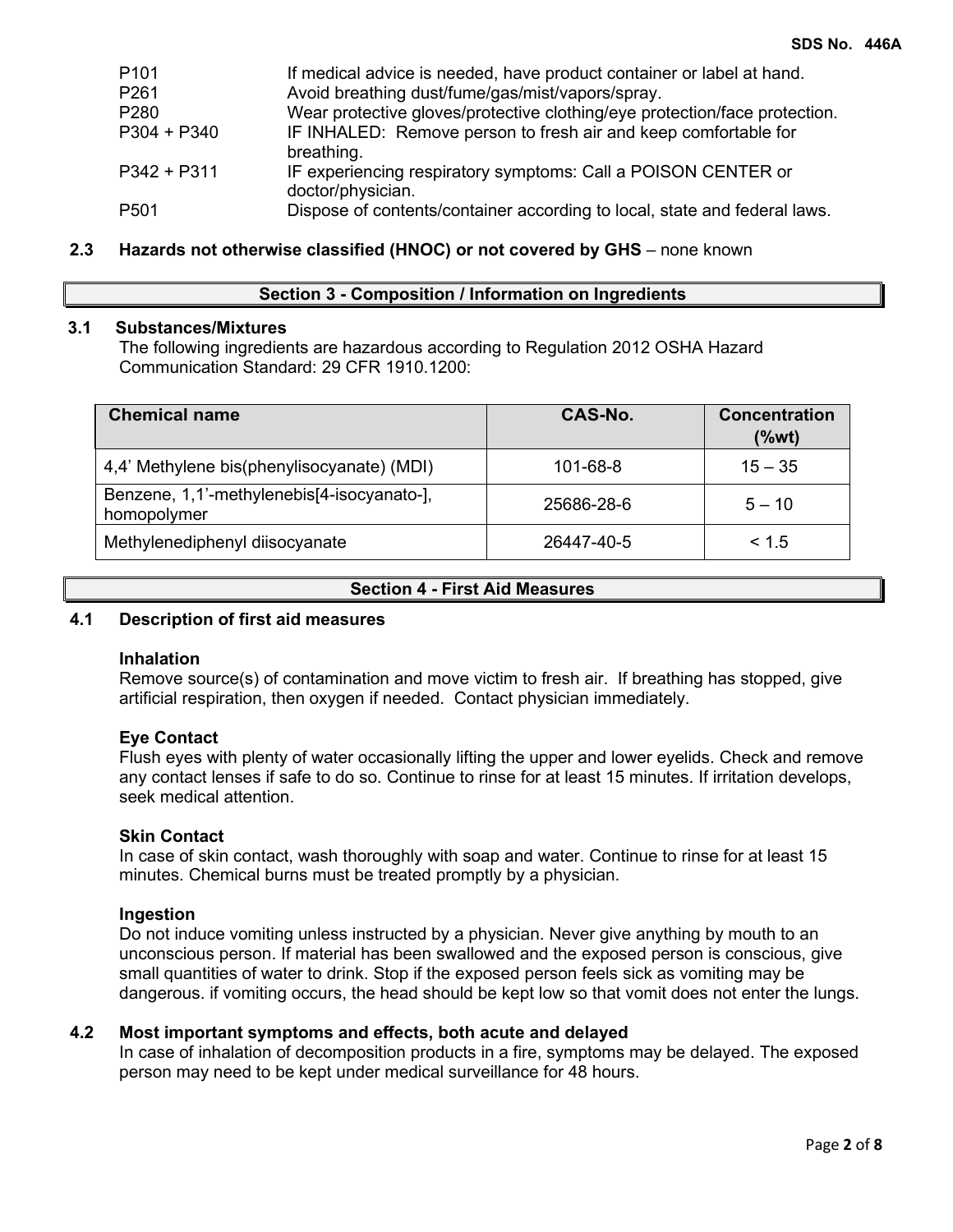**4.3 Indication of any immediate medical attention and specific treatment needed, if necessary.** None known.

# **Section 5 - Fire-Fighting Measures**

# **5.1 Extinguishing Media**

Water Fog, Dry Chemical, and Carbon Dioxide Foam

# **5.2 Special hazards arising from the substance or mixture**

In a fire or if heated, a pressure increase will occur, and the container may burst.

# **5.3 Advice for firefighters**

Use water spray to cool fire-exposed surfaces and to protect personnel. Shut off "fuel" to fire. If a leak or spill has not ignited, use water spray to disperse the vapors. Either allow fire to burn under controlled conditions or extinguish with foam or dry chemical. Try to cover liquid spills with foam. Because fire may produce toxic thermal decomposition products, wear a self-contained breathing apparatus (SCBA) with a full-face piece operated in pressure demand or positive-pressure mode.

# **Section 6 - Accidental Release Measures**

# **6.1 Personal precautions, protective equipment and emergency procedures**

Only properly protected personnel should remain in the spill area; dike and contain spill. Stop or reduce discharge if it can be done safely**.**

# **6.2 Environmental precautions**

Stop spill/release if it can be done safely. Prevent spilled material from entering sewers, storm drains or unauthorized drainage systems and natural waterways by using sand, earth, or other appropriate barriers.No special environmental precautions required.

# **6.3 Methods and material for containment and cleaning up**

Put on appropriate protective gear including NIOSH/MSHA approved self-contained breathing apparatus, rubber boots and heavy rubber gloves. Dike and contain spill; absorb or scrape up excess into suitable container for disposal; wash area with dilute ammonia solution. Stop or reduce discharge if it can be done safely**.** Follow applicable OSHA regulations (29 CFR 1910.120) for disposal.

# **6.4 Reference to other sections**

See Section 3 for list of Hazardous Ingredients; Sections 8 for Exposure Controls; and Section 13 for Disposal.

# **Section 7 - Handling and Storage**

# **7.1 Precautions for safe handling**

Use good general housekeeping procedures. Wash hands after use. Do not get in eyes, on skin or on clothing. Do not breathe vapors or mists. Use good personal hygiene practices.

# **7.2 Conditions for safe storage, including any incompatibilities**

Keep container(s) tightly closed and properly labeled. Store in cool, dry, well ventilated place away from heat, direct sunlight, strong oxidizers and any incompatibles. Store in approved containers and protect against physical damage. Keep containers securely sealed when not in use. Indoor storage should meet local standards and appropriate fire codes. Containers that have been opened must be carefully resealed to prevent leakage. Empty containers retain residue and may be dangerous. Avoid water contamination.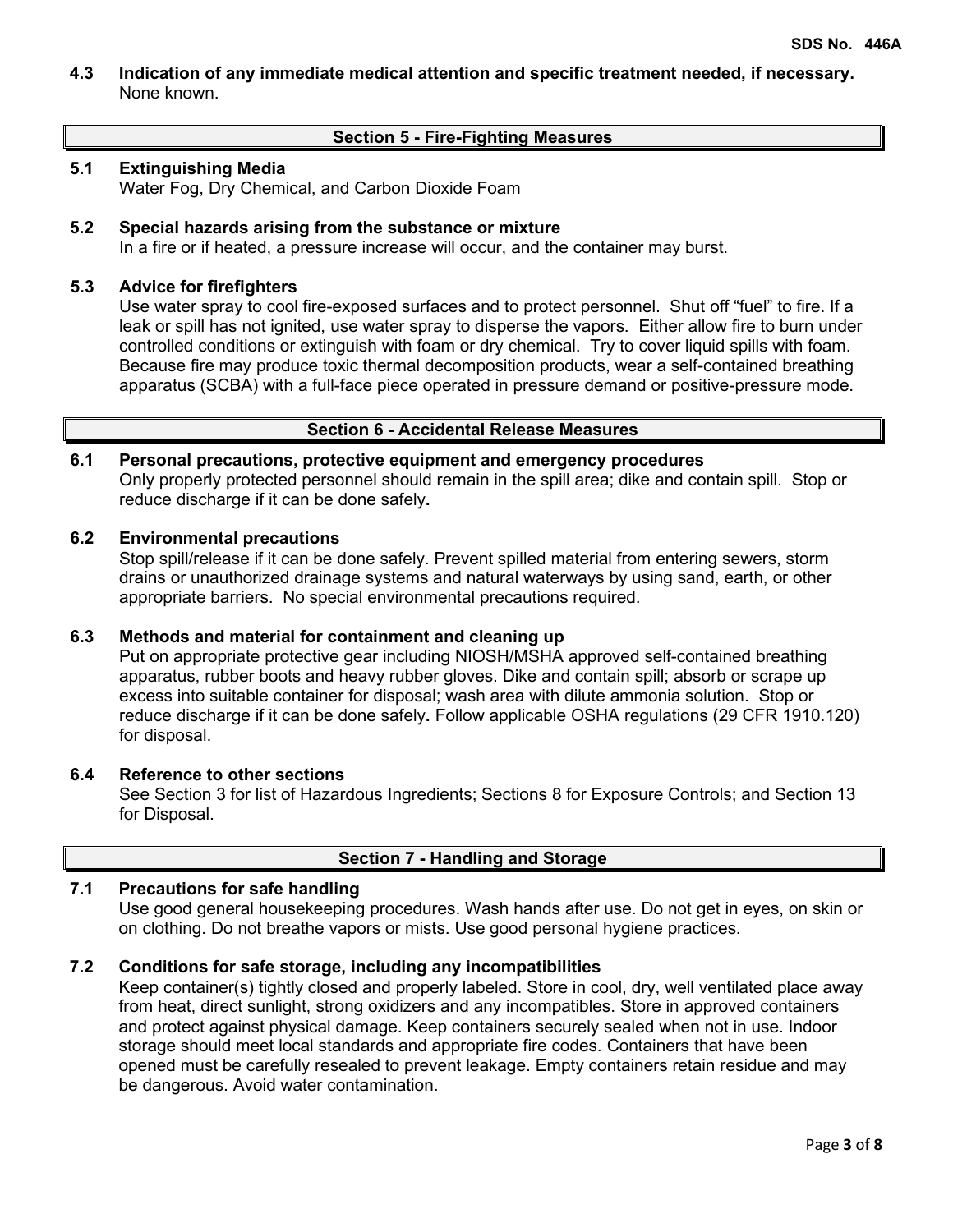# **7.3 Specific end use(s)**

These precautions are for room temperature handling. Other uses including elevated temperatures or aerosol/spray applications may require added precautions.

# **Section 8 - Exposure Controls / Personal Protection**

## **8.1 Control parameters**

## **Components with workplace control parameters**

| <b>Component</b>                              | <b>CAS-No.</b> | <b>Value</b>                           | <b>Control</b><br><b>Parameters</b> | <b>Basis</b>     |
|-----------------------------------------------|----------------|----------------------------------------|-------------------------------------|------------------|
| 4,4' Methylene<br>bis(phenylisocyanate) (MDI) | 101-68-8       | $0.005$ ppm                            | TWA                                 | <b>ACGIH</b>     |
|                                               |                | $0.2$ mg/m $3$<br>$0.02$ ppm           | C                                   | OSHA Z-1         |
|                                               |                | $0.05 \,\mathrm{mg/m3}$<br>$0.005$ ppm | TWA                                 | <b>NIOSH REL</b> |

# **8.2 Exposure controls**

# **Respiratory Protection**

Respiratory protection is not normally required when using this product with adequate local exhaust ventilation. Where risk assessment shows air-purifying respirators are appropriate, follow OSHA respirator regulations 29 CFR 1910.134 and European Standards EN 141, 143 and 371; wear an MSHA/NIOSH or European Standards EN 141, 143 and 371 approved respirators equipped with appropriate filter cartridges as a backup to engineering controls.

## **Hand Protection**

Wear any liquid-tight gloves such as butyl rubber, neoprene or PVC.

# **Eye Protection**

Safety glasses with side shields per OSHA eye- and face-protection regulations 29 CFR 1910.133 and European Standard EN166. Contact lenses are not eye protective devices. Appropriate eye protection must be worn instead of, or in conjunction with contact lenses.

# **Other Protective Clothing/Equipment**

Additional protective clothing or equipment is not normally required. Provide eye bath and safety shower.

## **Comments**

Never eat, drink, or smoke in work areas. Practice good personal hygiene after using this material, especially before eating, drinking, smoking, using the toilet, or applying cosmetics. Wash thoroughly after handling.

# **Section 9 - Physical and Chemical Properties**

#### **9.1 Information on basic physical and chemical properties**

| Appearance:               | Amber liquid   | Vapor pressure:             | $< 0.00016$ mmHg (68 °F) |
|---------------------------|----------------|-----------------------------|--------------------------|
| Odor:                     | Musty odor     | Vapor density (Air=1):      |                          |
| pH:                       | No data        | <b>Evaporation rate:</b>    | No data                  |
| <b>Flash Point:</b>       | $>300$ °F      | Solubility in water:        | Insoluble                |
|                           |                | <b>Specific Gravity</b>     |                          |
| Melting / freezing point: | $37^{\circ}$ F | (H2O=1, at 4 $^{\circ}$ C): | No data                  |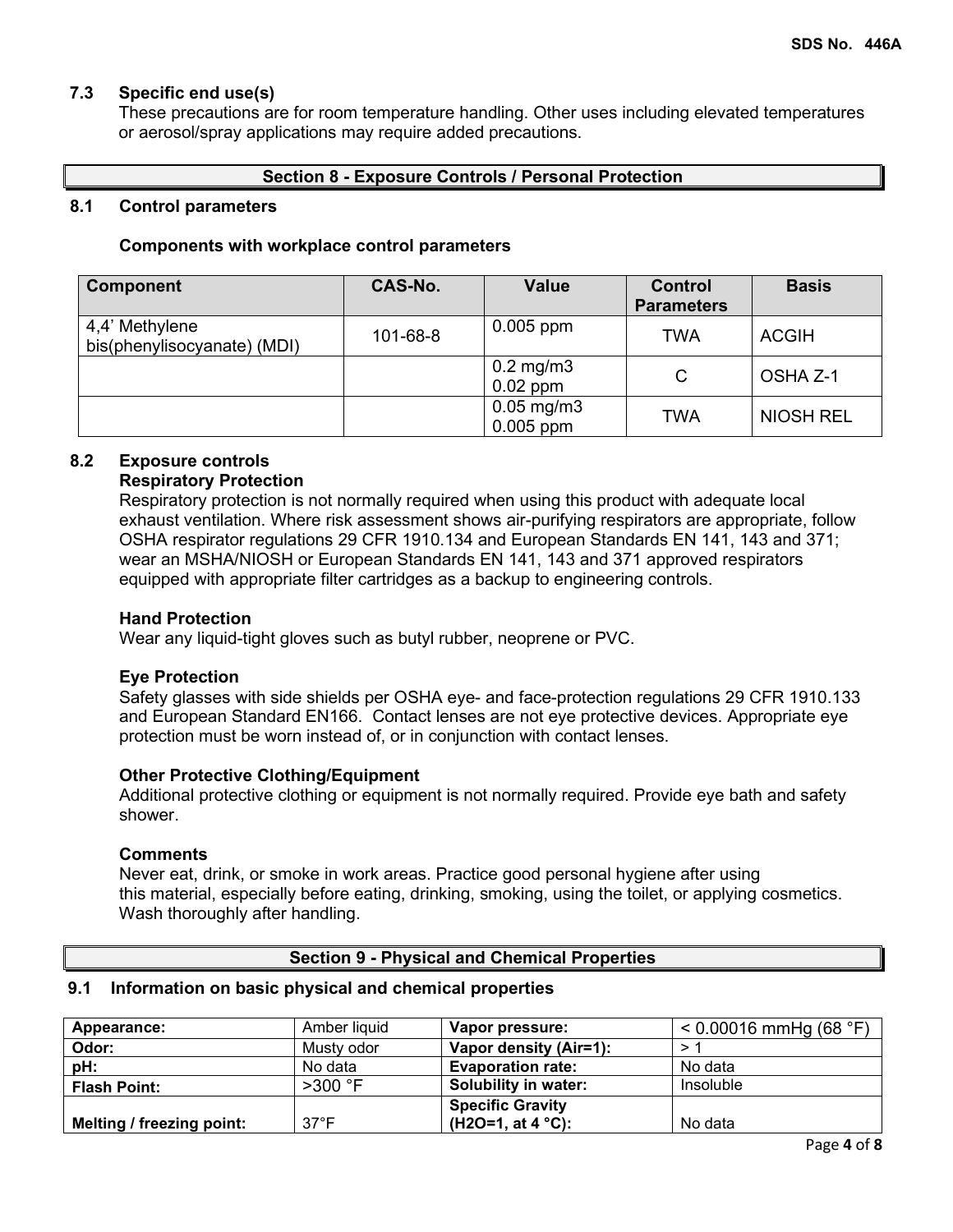| Low / high boiling point:         | $>300$ $\degree$ F | <b>Relative density:</b>   | No data        |
|-----------------------------------|--------------------|----------------------------|----------------|
| <b>Upper flammability limits:</b> | No data            | Decomposition temperature: | No data        |
| Lower flammability limits:        | No data            | <b>Viscosity:</b>          | $30 - 100$ cPs |

## **Section 10 - Stability and Reactivity**

#### **10.1 Reactivity**

No hazardous reactions if stored and handled as prescribed/indicated., No corrosive effect on metal. Not fire propagating.

## **10.2 Chemical stability**

These products are stable at room temperature in closed containers under normal storage and handling conditions.

# **10.3 Possibility of hazardous reactions**

Hazardous polymerization cannot occur

- **10.4 Conditions to avoid** None known
- **10.5 Incompatible materials** Strong bases and acids

# **10.6 Hazardous decomposition products**

Thermal oxidative decomposition can produce carbon oxides, gasses/vapors, and traces of incompletely burned carbon compounds.

### **Section 11- Toxicological Information**

# **11.1 Information on toxicological effects**

#### **Acute Toxicity**

Calculated based on MDI LD50 oral (rat): > 6,250 mg/kg LC50 inhalation (rat): >6.25 mg/l (OECD Guideline 403) LD50 dermal (rabbit): > 29,400 mg/kg

**Chronic Exposure:** NOAEL: 0.6 mg/m3; LOAEL: 3.1 mg/m3 (based on MDI)

#### **Skin Corrosion/Irritation**

Draize test (rabbit): irritating (based on MDI).

### **Serious Eye Damage/Irritation**

Draize test (rabbit): irritating (based on MDI).

## **Respiratory/Skin Sensitization**

Buehler test (guinea pig): sensitizing Mouse Local Lymph Node Assay (LLNA): sensitizing, can cause skin sensitization. Studies in animals suggest that dermal exposure may lead to pulmonary sensitization. However, the relevance of this result for humans is unclear.

#### **Germ Cell Mutagenicity**

No data available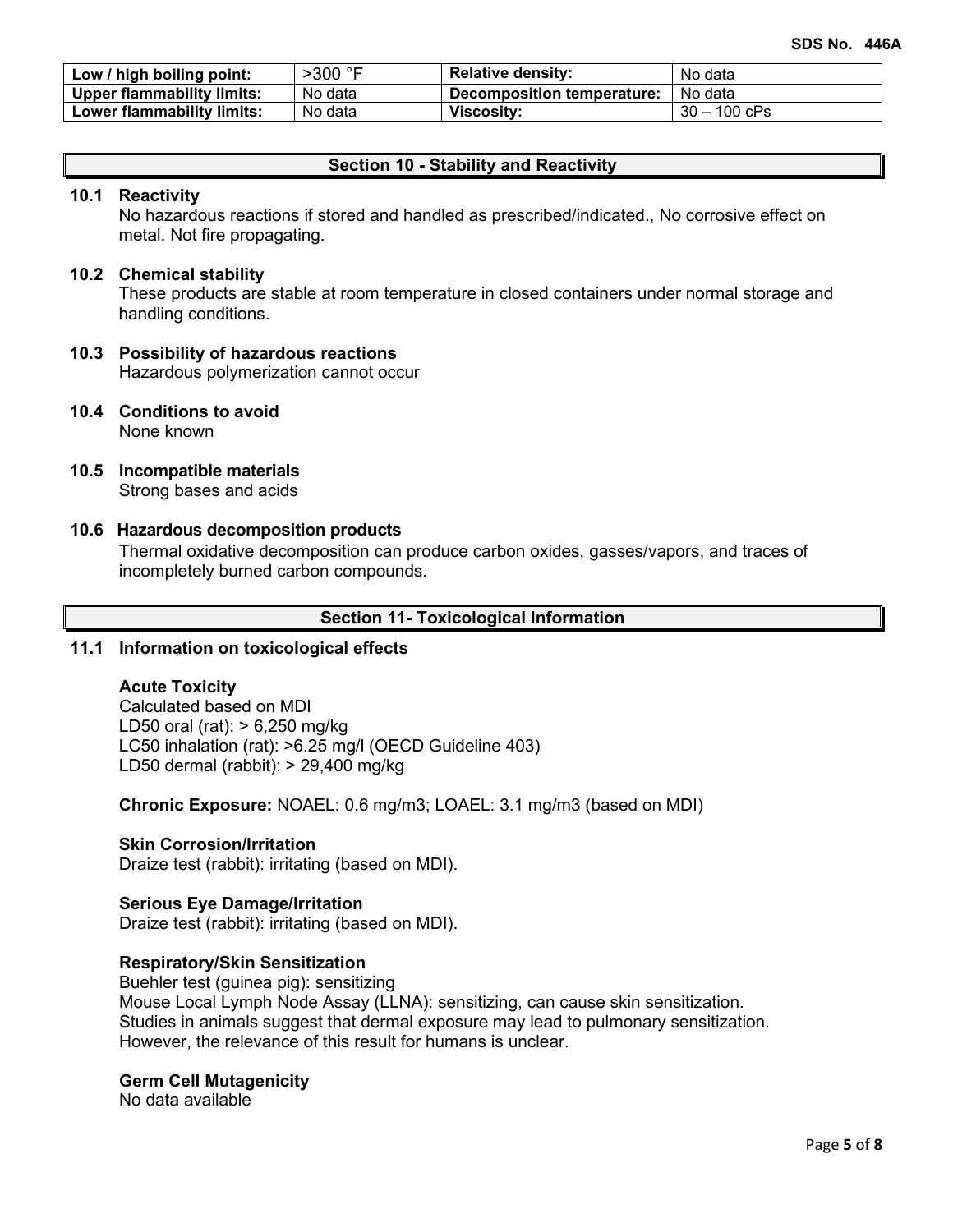# **Carcinogenicity**

A carcinogenic potential cannot be excluded after prolonged exposure to severely irritating concentrations. These effects are not relevant to humans at occupational levels of exposure. OECD Guideline 453 rat inhalation 0, 0.2, 1, 6 mg/m3 result: lung tumors.

# **Reproductive Toxicity**

Repeated inhalation uptake of the substance did not cause damage to the reproductive organs. Assessment of teratogenicity showed that the substance did not cause malformations in animal studies, however toxicity to development was observed at high doses that were toxic to the parental animals.

## **Development:**

OECD Guideline 414 rat inhalation 0, 1, 4, 12 mg/m3 NOAEL Mat: 4 mg/m3 NOAEL Teratogenic: 4 mg/m3

# **Specific Target Organ Toxicity – Single Exposure**

Causes temporary irritation of the respiratory tract.

**Specific Target Organ Toxicity – Repeated Exposure** No data available

# **Aspiration Hazard**

No data available

#### **Potential Health Effects – Miscellaneous** No data available

# **Section 12 - Ecological Information**

# **12.1 Toxicity**

LC0 (96 h): > 1,000 mg/l, Brachydanio rerio (OECD Guideline 203, static) EC50 (24 h): > 1,000 mg/l, Daphnia magna (OECD Guideline 202, part 1, static) EC0 (72 h): 1,640 mg/l (growth rate), Scenedesmus subspicatus, (OECD Guideline 201, static

# **12.2 Persistence and Degradability**

Poorly biodegradable (0% BOD OECD Guideline 302 C). This product is unstable in water. The elimination data also refer to products of hydrolysis.

# **12.3 Bioaccumulative Potential**

Significant accumulation in organisms is not to be expected. Bioconcentration factor 200 (28 d) Cyprinus carpio (OECD Guideline 305 E)

# **12.4 Mobility in Soil**

Adsorption to solid soil phase is not expected.

**12.5 Results of PBT and vPvB assessment** No data available

## **12.6 Other Adverse Effects**

The substance will not evaporate into the atmosphere from the water surface.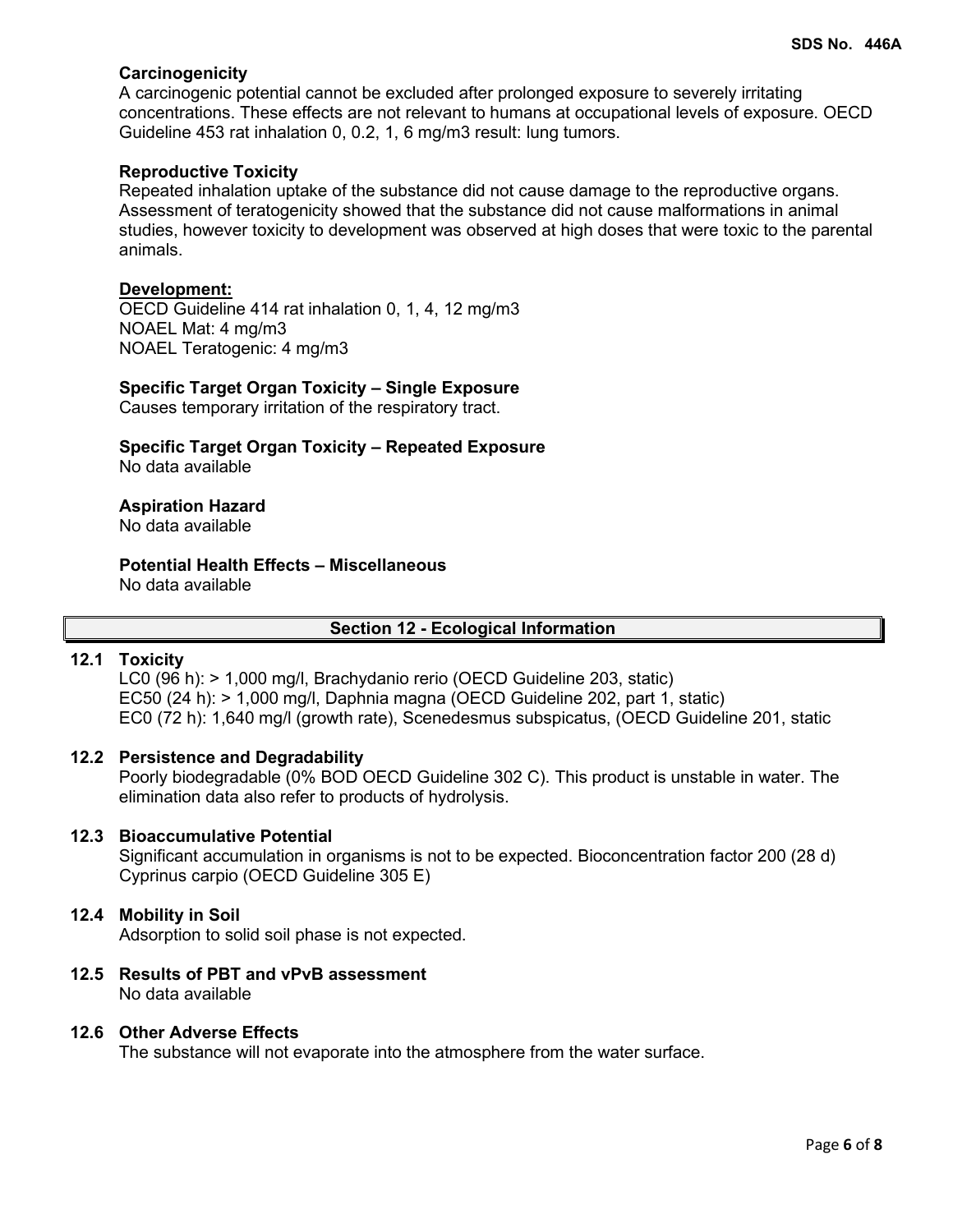## **13.1 Waste treatment methods**

Under Resource Conservation and Recovery Act (RCRA) it is the responsibility of the user of the product to determine at the time of disposal whether the product meets RCRA criteria for hazardous waste as defined in 40 CFR Part 261. Waste management should be in full compliance with federal, state and local laws. Regulations may vary in various locations. Waste characterizations and compliance with applicable laws are the responsibility solely of the waste generator.

# **Container disposal**

Steel drums must be emptied and can be sent to a licensed drum reconditioner for reuse, a scrap metal dealer or an approved landfill. Do not attempt to refill or clean containers since residue is difficult to remove. Under no circumstances should empty drums be burned or cut open with gas or electric torch as toxic decomposition products may be liberated. Do not reuse empty containers.

## **Section 14 - Transport Information**

## **Not regulated by DOT / IMDG / IATA**

## **Section 15 - Regulatory Information**

# **15.1 Safety health and environmental regulations/legislation specific for the substance or mixture:**

**REACH: Regulation (EC) No 1907/2006 of The European Parliament and of The Council of December 2006 (including amendments and corrigenda as of June 2020)**

This product complies with REACH or is not subject to regulation under REACH. The product does not contain an ingredient listed on either the Candidate List or Authorization List for Substances of Very High Concern (SVHC).

## **In the United States (EPA Regulations) TSCA Inventory Status (40 CFR710)**

All components of this formulation are listed in the TSCA Inventory. No component of this formulation has been determined to be subject to manufacturing or use restrictions under the Significant New Use Rules (SNURs).

# **CERCLA Hazardous Substance List (40 CFR 302.4)**

None known.

# **SARA 302 Components**

No chemicals in this material are subject to the reporting requirements of SARA Title III, Section 302.

## **Superfund Amendments and Reauthorization Act of 1986 Title lll (Emergency Planning and community Right-to-Know Act of 1986) Sections 311 and 312** Immediate (Acute), Delayed (Chronic)

**Superfund Amendments and Reauthorization Act of 1986 Title lll (Emergency Planning and Community Right-to-Know Act of 1986) Section 313**

| <b>Component</b>                           | CAS#     | <b>Concentration (%wt)</b> |
|--------------------------------------------|----------|----------------------------|
| 4,4' Methylene bis(phenylisocyanate) (MDI) | 101-68-8 | $15 - 35$                  |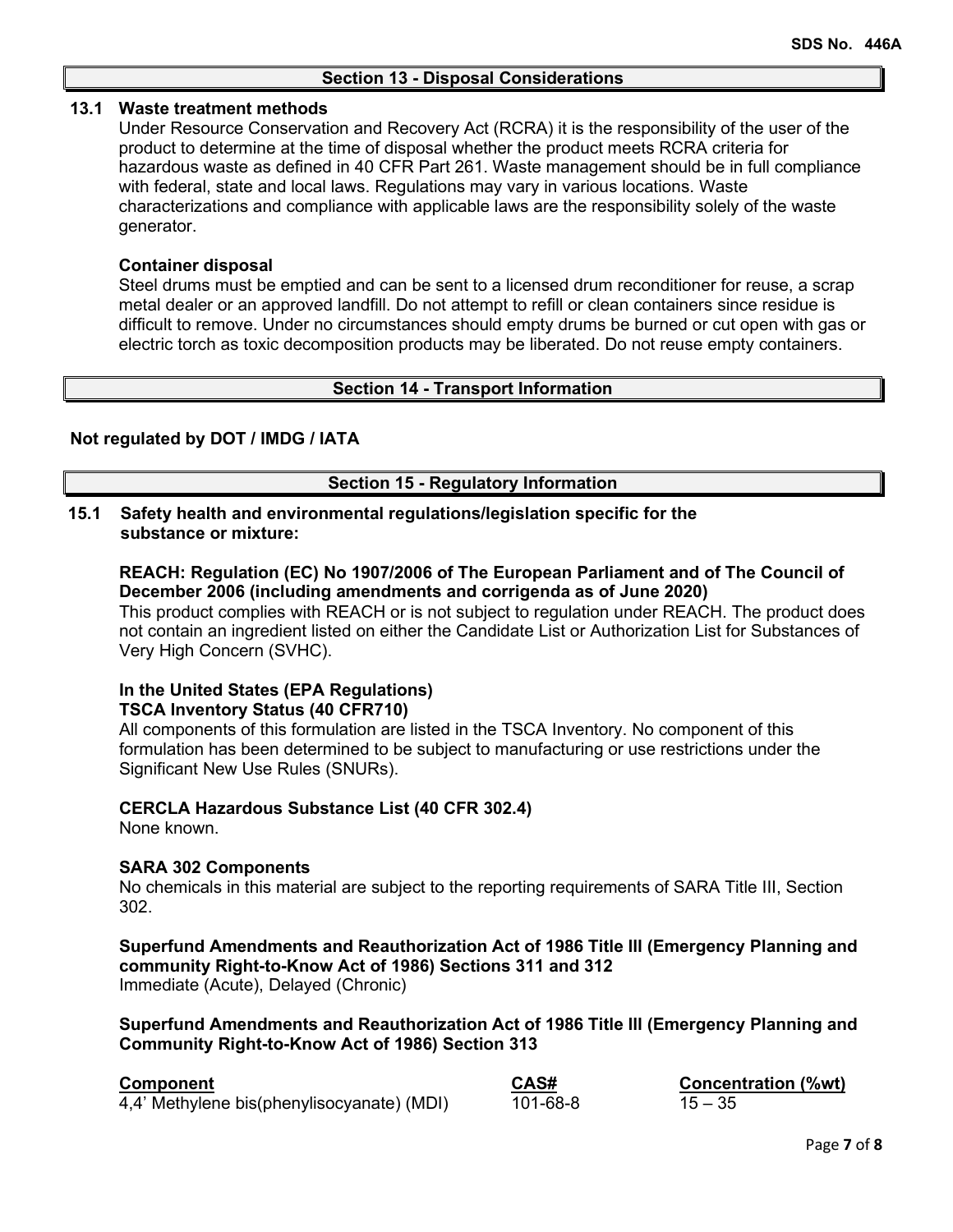# **California Proposition 65**

This product does not intentionally contain any chemicals known to the state of California to cause cancer, birth defects or other reproductive harm.

## **15.2 Chemical safety assessment**

No chemical safety assessment has been carried out for this substance/mixture by the supplier.



# **Revision Date: January 2, 2021 Version 3.0 Abbreviations and acronyms**

ACGIH-American Conference of Governmental Industrial Hygienists; ANSI-American National Standards Institute; Canadian TDG-Canadian Transportation of Dangerous Goods; CAS-Chemical Abstract Service; Chemtrec-Chemical Transportation Emergency Center (US); CHIP-Chemical Hazard Information and Packaging; DSL-Domestic Substances List; EC-Equivalent Concentration; EH40 (UK)- HSE Guidance Note EH40 Occupational Exposure Limits; EPCRA-Emergency Planning and Community Right-To-Know Act; ESL-Effects screening levels; GHS-Globally Harmonized System of Classification and Labelling of Chemicals; HMIS-Hazardous Material Information Service; IATA-International Air Transport Association; IMDG-International Maritime Dangerous Goods Code; LC-Lethal Concentration; LD-Lethal Dose; NFPA-National Fire Protection Association; OEL-Occupational Exposure Limit; OSHA-Occupational Safety and Health Administration, US Dept. of Labor; PEL-Permissible Exposure Limit; SARA (Title III)-Superfund Amendments and Reauthorization Act; SARA 313-Superfund Amendments and Reauthorization Act, Section 313; SCBA-Self-Contained Breathing Apparatus; STEL-Short Term Exposure Limit; TCEQ-Texas Commission on Environmental Quality; TLV-Threshold Limit Value; TSCA-Toxic Substances Control Act Public Law 94-469; TWA-Time Weighted Value; US DOT-US Department of Transportation; WHMIS-Workplace Hazardous Materials Information System.

# **Disclaimer**

The information contained in this Safety Data Sheet (SDS) is considered accurate as of the version date. However, no warranty is expressed or implied regarding the accuracy of the data. Since the use of this product is not within the control of Smooth-On Inc., it is the user's obligation to determine the suitability of the product for its intended application and assumes all risk and liability for its safe use.

This SDS is prepared to comply with the Globally Harmonized System of Classification and Labelling of Chemicals (GHS) as prescribed by the United States (US) Occupational Safety and Health Administration (OSHA) Hazard Communication Standard (29 CFR 1910.1200), the Canadian Workplace Hazardous Materials Information System (WHMIS), and European Union Regulation (EC) No 1907/2006 of the European Parliament and of the Council of 18 December 2006 (REACH).

Classifications of the chemical in accordance with 29 CFR 1910.1200, signal word, hazard and precautionary statement(s), symbol(s) and other information are based on listed concentration of each hazardous ingredient. Unlisted ingredients are not "hazardous" per the OSHA Hazard Communication Standard (29 CFR 1910.1200), WHMIS and EC No 1907/2006 and are considered trade secrets under US Federal Law (29 CFR and 40 CFR), Canadian Law (Health Canada Legislation), and European Union Directives.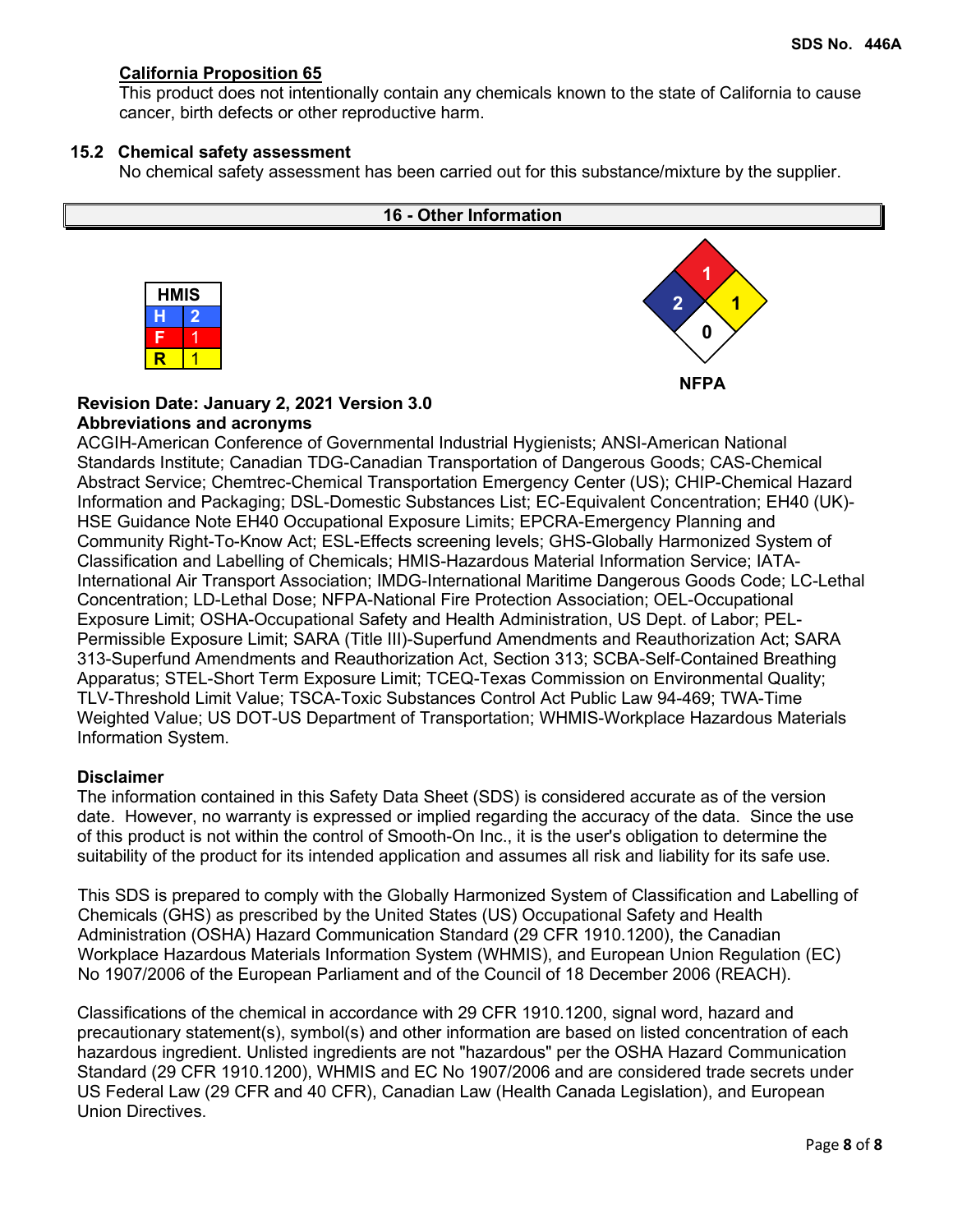

Part A: FlexFoam-iT III (SDS No. 446A)

Part B: FlexFoam-iT III (SDS No. 446B)

# **SAFETY DATA SHEET SDS No. 446B**

Revision Date: January 2, 2021 Version 2.0 GHS Compliant

|     | Section 1 - Identification of the substance/mixture and of the company |                                                                                                                       |  |  |
|-----|------------------------------------------------------------------------|-----------------------------------------------------------------------------------------------------------------------|--|--|
| 1.1 | <b>Product Identifier</b><br>Trade Name:                               | <b>Part B: FlexFoam-iT! III</b>                                                                                       |  |  |
| 1.2 | General Use:<br>Restrictions on Use:                                   | Relevant identified uses of the substance or mixture and uses advised against<br>Polyurethane Elastomer<br>None known |  |  |
| 1.3 | Details of the supplier of the safety data sheet:<br>Company:          | Smooth-On, Inc.,<br>5600 Lower Macungie Rd., Macungie, PA 18062                                                       |  |  |
|     | Telephone:                                                             | Phone (610) 252-5800<br>FAX (610) 252-6200                                                                            |  |  |
|     | E-mail address:                                                        | Visit our website at www.smooth-on.com or email<br>www.sds@smooth-on.com                                              |  |  |
| 1.4 | <b>Emergency Contact:</b>                                              | Chem-Tel<br>Domestic: 800-255-3924<br>International: 813-248-0585                                                     |  |  |

# **Section 2 – Hazard(s) Identification**

# **2.1 Classification of the substance or mixture**

Not a hazardous substance or mixture according to United States Occupational Safety and Health Administration (OSHA) Hazard Communication Standard (29 CFR 1910.1200), the Canadian Workplace Hazardous Materials Information System (WHMIS) and Regulation (EC) No 1272/2008 and subsequent amendments.

**2.2 GHS Label elements, including precautionary statements Pictogram(s):** none **Signal word:** none

### **General Precautions:**

- P101: If medical advice is needed, have product container or label at hand.
- P102: Keep out of reach of children.
- P103: Read label before use.

# **2.3 Hazards not otherwise classified (HNOC) or not covered by GHS** – none

# **Section 3 - Composition / Information on Ingredients**

# **3.1 Substances**

 No ingredients are hazardous according to Regulation 2012 OSHA Hazard Communication Standard 29 CFR 1910.1200 criteria.

# **Section 4 - First Aid Measures**

**4.1 Description of first aid measures Inhalation**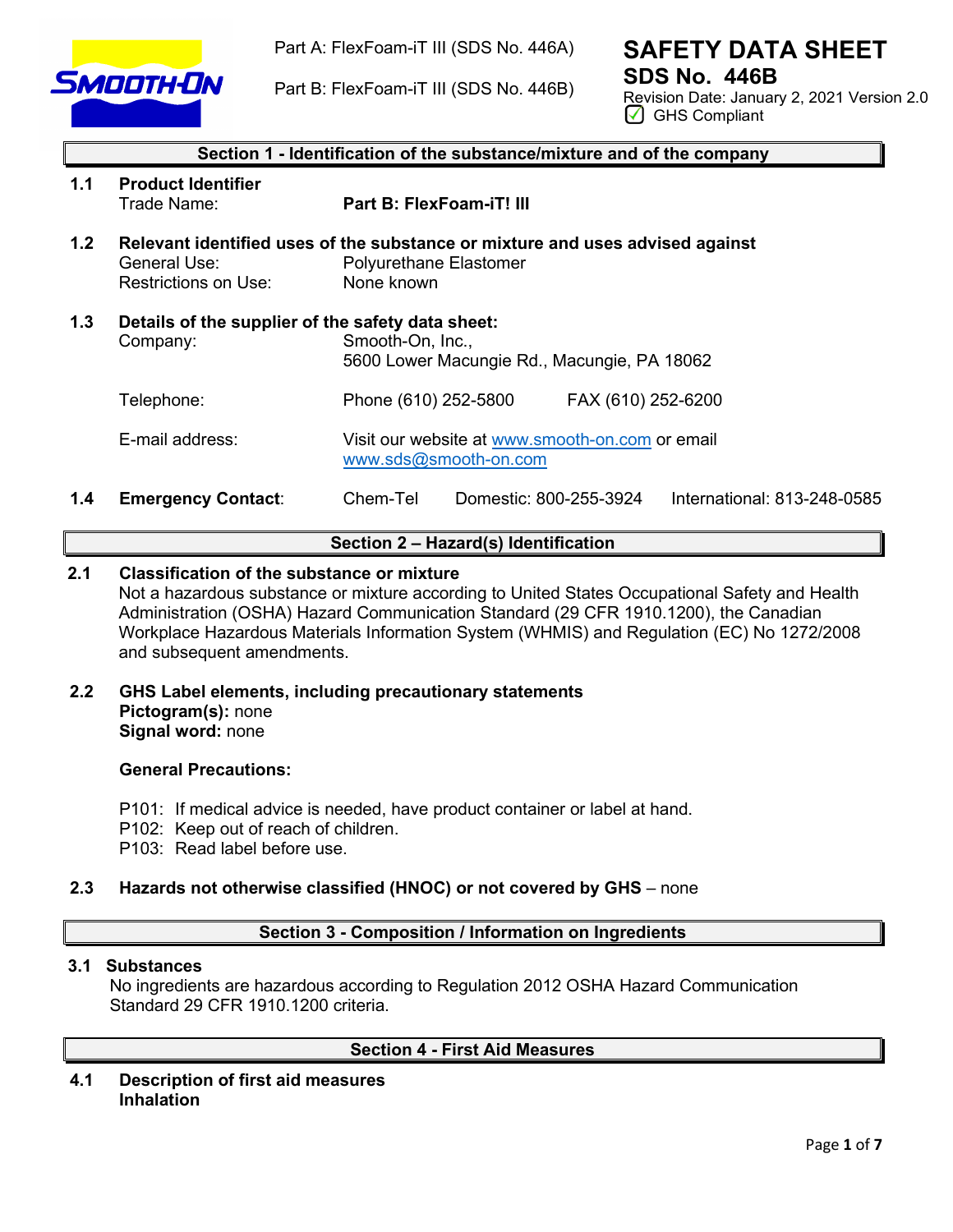Remove source(s) of contamination and move victim to fresh air. If breathing has stopped, give artificial respiration, then oxygen if needed. Contact physician immediately.

# **Eye Contact**

Flush eyes with plenty of water. If irritation persists, seek medical attention.

## **Skin Contact**

In case of skin contact, wash thoroughly with soap and water.

### **Ingestion**

Do not induce vomiting unless instructed by a physician. Never give anything by mouth to an unconscious person.

- **4.2 Most important symptoms and effects, both acute and delayed** None known.
- **4.3 Indication of any immediate medical attention and specific treatment needed.** None known.

# **Section 5 - Fire-Fighting Measures**

# **5.1 Extinguishing Media**

Water Fog, Dry Chemical, and Carbon Dioxide Foam

**5.2 Special hazards arising from the substance or mixture** None known.

## **5.3 Advice for firefighters**

Use water spray to cool fire-exposed surfaces and to protect personnel. Shut off "fuel" to fire. If a leak or spill has not ignited, use water spray to disperse the vapors. Either allow fire to burn under controlled conditions or extinguish with foam or dry chemical. Try to cover liquid spills with foam. Because fire may produce toxic thermal decomposition products, wear a self-contained breathing apparatus (SCBA) with a full-face piece operated in pressure demand or positive-pressure mode.

# **Section 6 - Accidental Release Measures**

# **6.1 Personal precautions, protective equipment and emergency procedures** Only properly protected personnel should remain in the spill area; dike and contain spill. Stop or reduce discharge if it can be done safely**.**

## **6.2 Environmental precautions**

Stop spill/release if it can be done safely. Prevent spilled material from entering sewers, storm drains or unauthorized drainage systems and natural waterways by using sand, earth, or other appropriate barriers.No special environmental precautions required.

## **6.3 Methods and material for containment and cleaning up**

Put on appropriate protective gear including NIOSH/MSHA approved self-contained breathing apparatus, rubber boots and heavy rubber gloves. Dike and contain spill; absorb or scrape up excess into suitable container for disposal; wash area with dilute ammonia solution. Stop or reduce discharge if it can be done safely**.** Follow applicable OSHA regulations (29 CFR 1910.120) for disposal.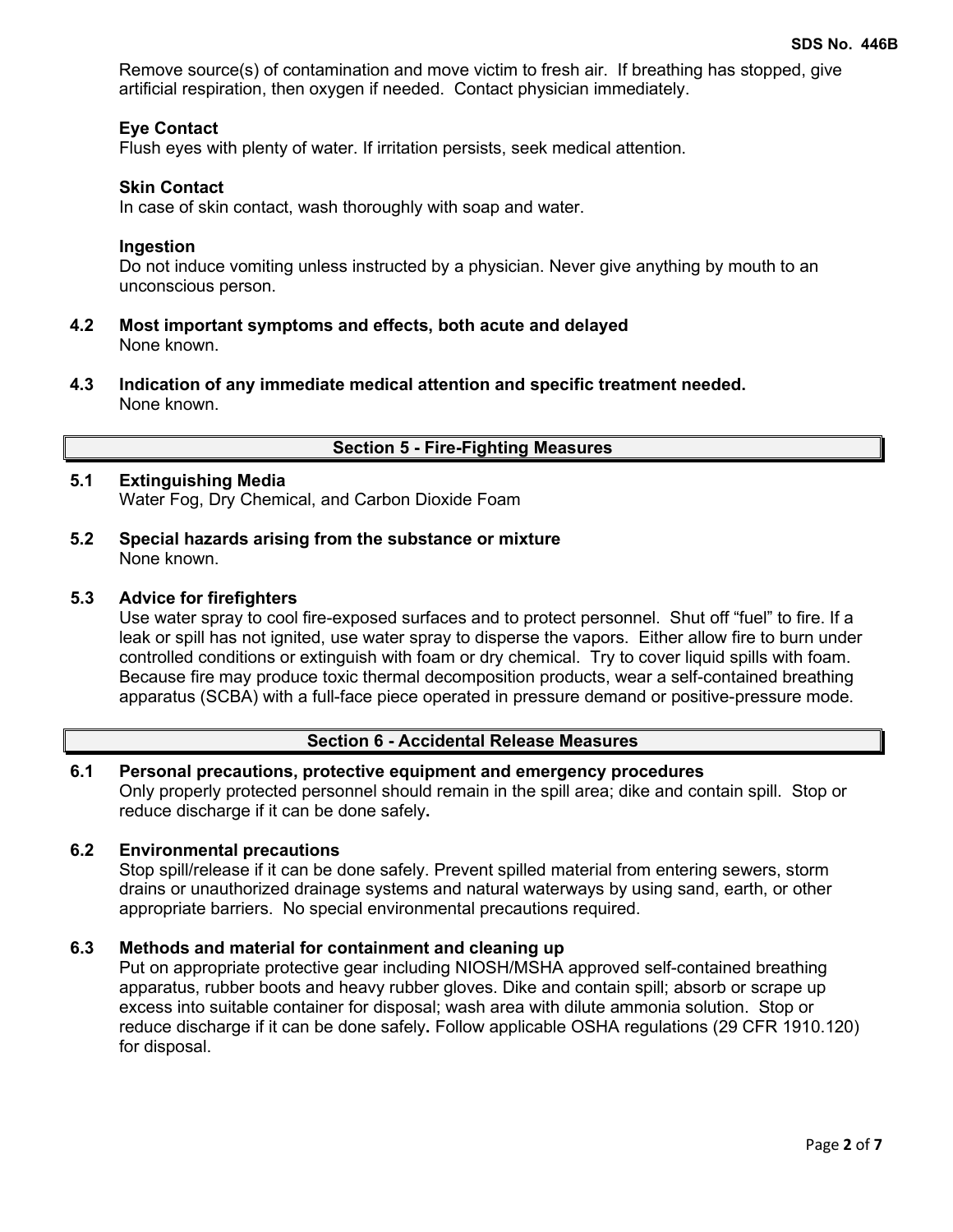# **6.4 Reference to other sections**

See Section 3 for list of Hazardous Ingredients; Sections 8 for Exposure Controls; and Section 13 for Disposal.

### **Section 7 - Handling and Storage**

# **7.1 Precautions for safe handling**

Use good general housekeeping procedures. Wash hands after use. Do not get in eyes, on skin or on clothing. Do not breathe vapors or mists. Use good personal hygiene practices.

## **7.2 Conditions for safe storage, including any incompatibilities**

Keep container(s) tightly closed and properly labeled. Store in cool, dry, well ventilated place away from heat, direct sunlight, strong oxidizers and any incompatibles. Store in approved containers and protect against physical damage. Keep containers securely sealed when not in use. Indoor storage should meet local standards and appropriate fire codes. Containers that have been opened must be carefully resealed to prevent leakage. Empty containers retain residue and may be dangerous. Avoid water contamination.

# **7.3 Specific end use(s)**

These precautions are for room temperature handling. Other uses including elevated temperatures or aerosol/spray applications may require added precautions.

# **Section 8 - Exposure Controls / Personal Protection**

#### **8.1 Control parameters** None defined

## **8.2 Exposure controls**

#### **Respiratory Protection**

Respiratory protection is not normally required when using this product with adequate local exhaust ventilation. Where risk assessment shows air-purifying respirators are appropriate, follow OSHA respirator regulations 29 CFR 1910.134 and European Standards EN 141, 143 and 371; wear an MSHA/NIOSH or European Standards EN 141, 143 and 371 approved respirators equipped with appropriate filter cartridges as a backup to engineering controls.

### **Hand Protection**

Wear any liquid-tight gloves such as butyl rubber, neoprene or PVC.

#### **Eye Protection**

Safety glasses with side shields per OSHA eye- and face-protection regulations 29 CFR 1910.133 and European Standard EN166. Contact lenses are not eye protective devices. Appropriate eye protection must be worn instead of, or in conjunction with contact lenses.

#### **Other Protective Clothing/Equipment**

Additional protective clothing or equipment is not normally required. Provide eye bath and safety shower.

#### **Comments**

Never eat, drink, or smoke in work areas. Practice good personal hygiene after using this material, especially before eating, drinking, smoking, using the toilet, or applying cosmetics. Wash thoroughly after handling.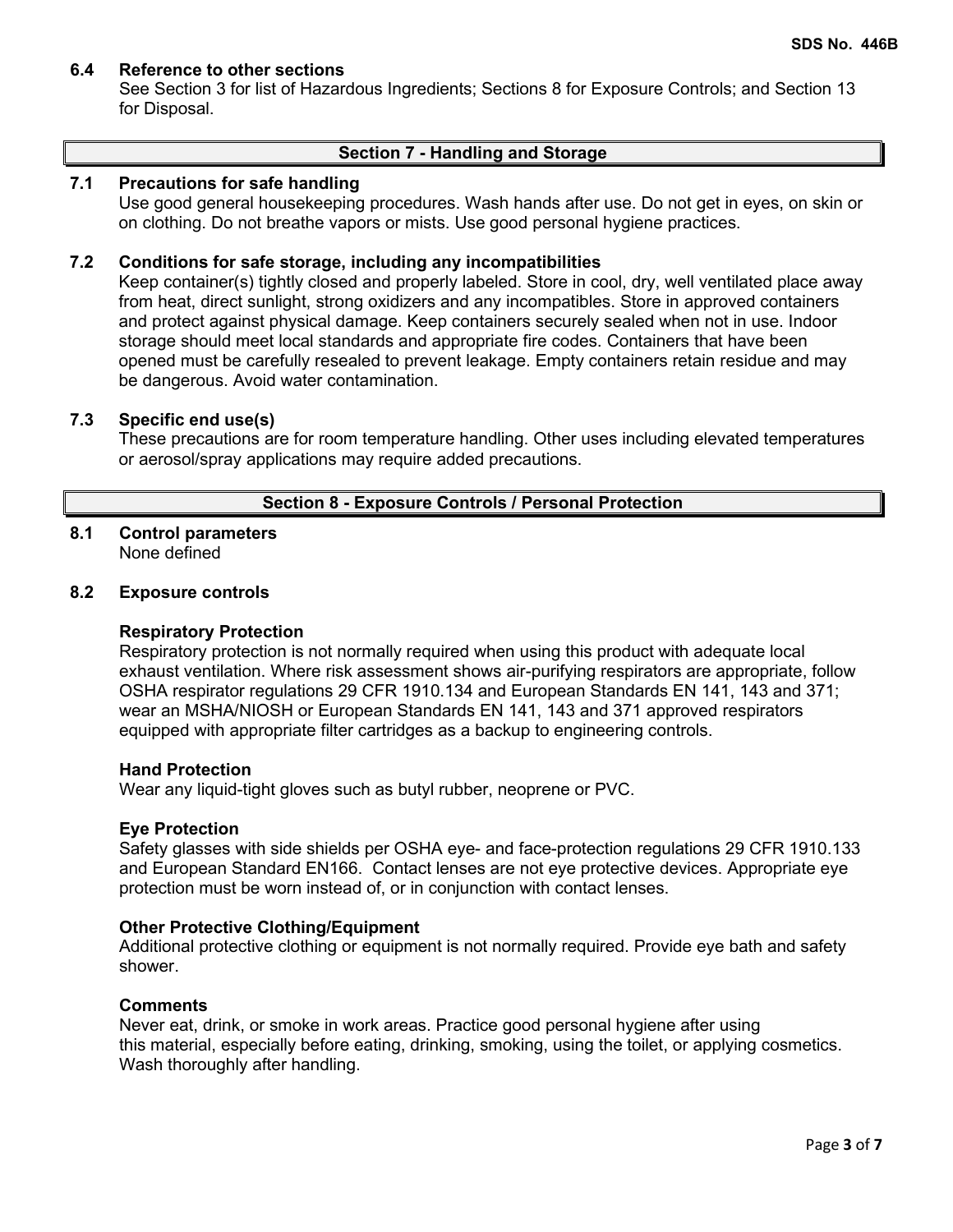## **Section 9 - Physical and Chemical Properties**

#### **9.1 Information on basic physical and chemical properties:**

| Appearance:                       | Translucent viscous liquid | Vapor pressure:                   | No data     |
|-----------------------------------|----------------------------|-----------------------------------|-------------|
| Odor:                             | Mild to sweet odor         | Vapor density (Air=1):            | >1          |
| pH:                               | No data                    | <b>Evaporation rate:</b>          | No data     |
| <b>Flash Point:</b>               | $>300$ °F                  | <b>Solubility in water:</b>       | Insoluble   |
|                                   |                            | <b>Specific Gravity</b>           |             |
| Melting / freezing point:         | No data                    | $(H2O=1, at 4 °C)$ :              | 1.07        |
| Low / high boiling point:         | No data                    | <b>Relative density:</b>          | No data     |
| <b>Upper flammability limits:</b> | No data                    | <b>Decomposition temperature:</b> | No data     |
| <b>Lower flammability limits:</b> | No data                    | <b>Viscosity:</b>                 | 20K-30K cPs |

## **Section 10 - Stability and Reactivity**

#### **10.1 Reactivity**

No hazardous reactions if stored and handled as prescribed/indicated., No corrosive effect on metal. Not fire propagating.

#### **10.2 Chemical stability**

These products are stable at room temperature in closed containers under normal storage and handling conditions.

# **10.3 Possibility of hazardous reactions**

Hazardous polymerization cannot occur

- **10.4 Conditions to avoid** None known
- **10.5 Incompatible materials** Strong bases and acids

## **10.6 Hazardous decomposition products**

Thermal oxidative decomposition can produce carbon oxides, gasses/vapors, and traces of incompletely burned carbon compounds.

## **Section 11- Toxicological Information**

# **11.1 Information on toxicological effects**

#### **Acute Toxicity** No data available

**Skin Corrosion/Irritation** No data available

#### **Serious Eye Damage/Irritation** No data available

#### **Respiratory/Skin Sensitization** No data available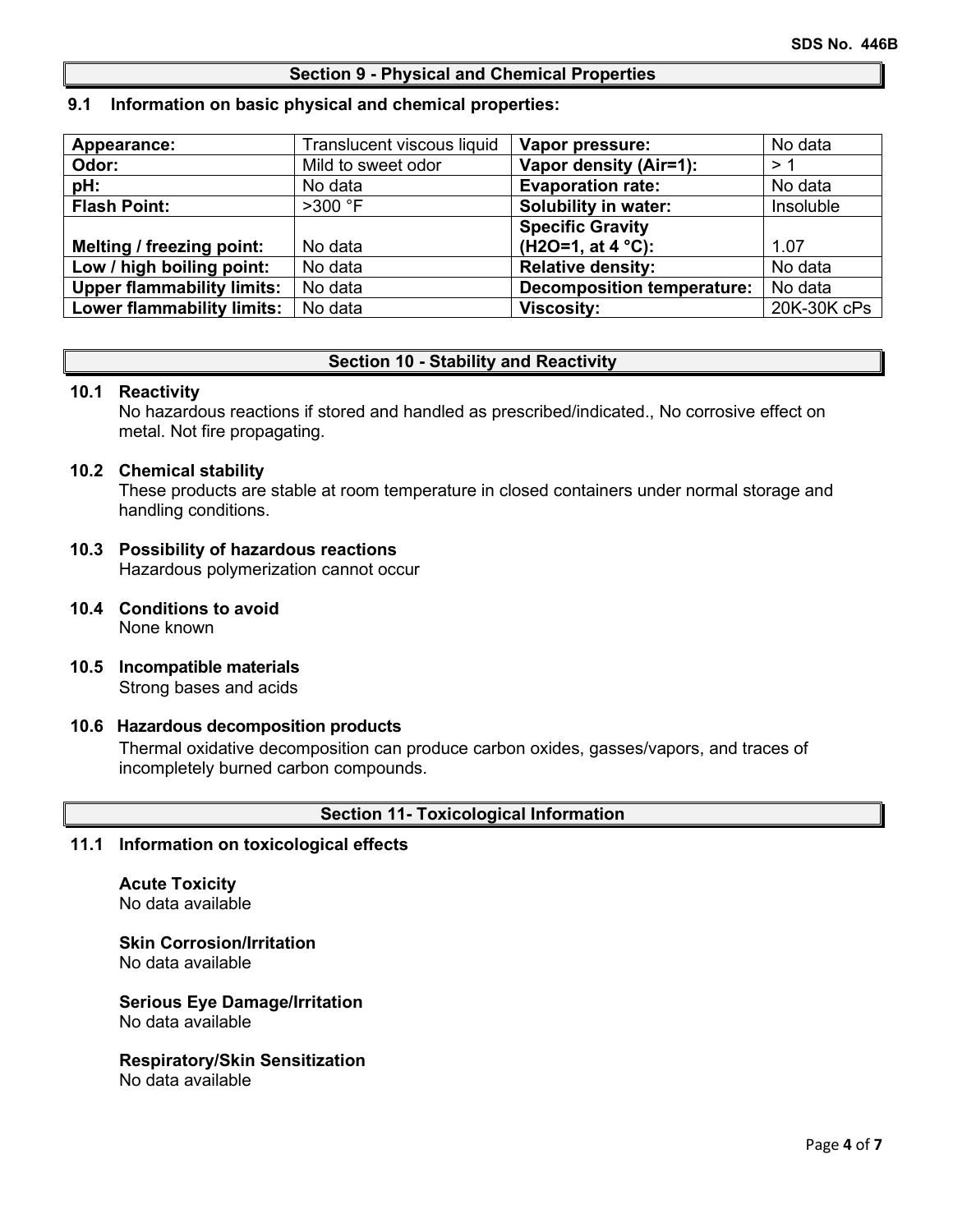# **Germ Cell Mutagenicity**

No data available

### **Carcinogenicity**

No component of these products present at levels greater than or equal to 0.1% is identified as a carcinogen or potential carcinogen by IARC, ACGIH or NTP.

# **Reproductive Toxicity**

No data available

**Specific Target Organ Toxicity – Single Exposure** No data available

**Specific Target Organ Toxicity – Repeated Exposure** No data available

## **Aspiration Hazard**

No data available

# **Potential Health Effects – Miscellaneous**

No data available

# **Section 12 - Ecological Information**

- **12.1 Toxicity** No data available
- **12.2 Persistence and Degradability** No data available
- **12.3 Bioaccumulative Potential** No data available
- **12.4 Mobility in Soil** No data available
- **12.5 Results of PBT and vPvB assessment** No data available

# **12.6 Other Adverse Effects**

No data available

## **Section 13 - Disposal Considerations**

# **13.1 Waste treatment methods**

Under Resource Conservation and Recovery Act (RCRA) it is the responsibility of the user of the product to determine at the time of disposal whether the product meets RCRA criteria for hazardous waste as defined in 40 CFR Part 261. Waste management should be in full compliance with federal, state and local laws. Regulations may vary in various locations. Waste characterizations and compliance with applicable laws are the responsibility solely of the waste generator.

#### **Container disposal**

Steel drums must be emptied and can be sent to a licensed drum reconditioner for reuse, a scrap metal dealer or an approved landfill. Do not attempt to refill or clean containers since residue is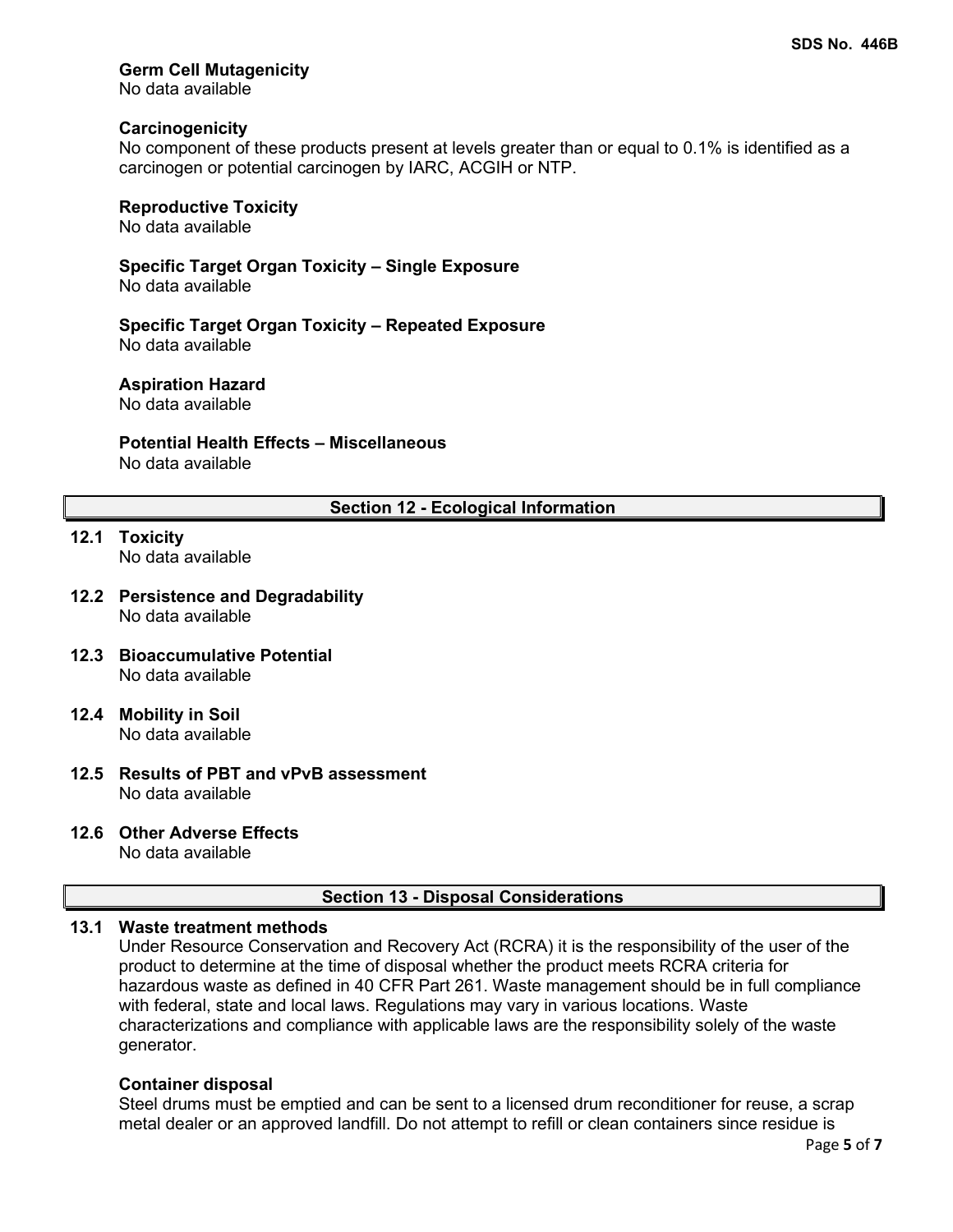difficult to remove. Under no circumstances should empty drums be burned or cut open with gas or electric torch as toxic decomposition products may be liberated. Do not reuse empty containers.

# **Section 14 - Transport Information**

# **Not regulated by DOT / IMDG / IATA**

## **Section 15 - Regulatory Information**

**15.1 Safety health and environmental regulations/legislation specific for the substance or mixture:**

# **REACH: Regulation (EC) No 1907/2006 of The European Parliament and of The Council of December 2006 (including amendments and corrigenda as of June 2020)**

This product complies with REACH or is not subject to regulation under REACH. The product does not contain an ingredient listed on either the Candidate List or Authorization List for Substances of Very High Concern (SVHC).

# **In the United States (EPA Regulations)**

# **TSCA Inventory Status (40 CFR710)**

All components of this formulation are listed in the TSCA Inventory. No component of this formulation has been determined to be subject to manufacturing or use restrictions under the Significant New Use Rules (SNURs).

## **CERCLA Hazardous Substance List (40 CFR 302.4)**

None known.

## **SARA 302 Components**

No chemicals in this material are subject to the reporting requirements of SARA Title III, Section 302.

#### **Superfund Amendments and Reauthorization Act of 1986 Title lll (Emergency Planning and community Right-to-Know Act of 1986) Sections 311 and 312** None

# **Superfund Amendments and Reauthorization Act of 1986 Title lll (Emergency Planning and Community Right-to-Know Act of 1986) Section 313**

This material does not contain any chemical components with known CAS numbers that exceed the threshold (De Minimis) reporting levels established by SARA Title III, Section 313.

#### **California Proposition 65**

This product does not intentionally contain any chemicals known to the state of California to cause cancer, birth defects or other reproductive harm.

#### **15.2 Chemical safety assessment**

No chemical safety assessment has been carried out for this substance/mixture by the supplier.